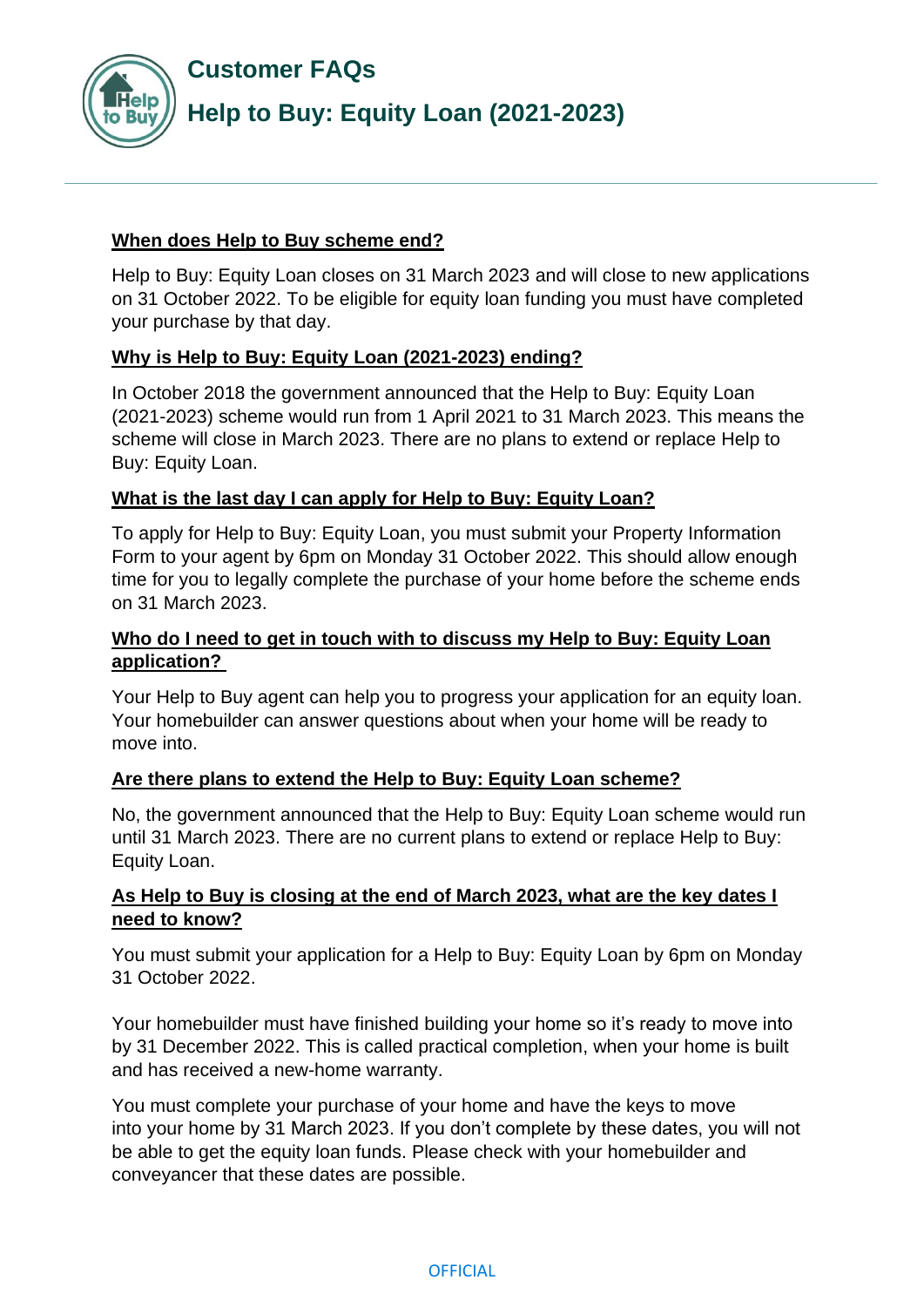**Customer FAQs**



### **What is the last date I can get an Authority to Proceed?**

We're in the early stages of planning to understand the key dates. We have set up a project delivery team and we'll be able to share these dates with you as soon as possible.

## **What is the last date I can get an Authority to Exchange?**

We're in the early stages of planning to understand the key dates. We have set up a project delivery team and we'll be able to share these dates with you as soon as possible.

### **What is the last date I can reserve a new home using the Help to Buy: Equity Loan (2021-2023) scheme?**

The final date you can reserve a Help to Buy home is 31 October 2022. Reservations taken after this date will not be accepted for Help to Buy: Equity Loan. Your homebuilder will be able to confirm if you can reserve your home in time.

## **I've reserved a new build home off-plan on a development site, will it be ready on time?**

Contact your homebuilder to find out whether they will be able to finish building your home (and have a new-home warranty in place) by 31 December 2022.

#### **What happens if my homebuilder can't finish the home in time?**

If your homebuilder cannot finish your home in time, your homebuilder must return your reservation fee to you in full.

Additionally, if you have exchanged, your homebuilder must unconditionally release you from the contract and return your deposit. Consider contacting your legal professional for advice.

There are no other fees to apply for a Help to Buy: Equity Loan, but you may still have to pay related costs and fees involved in the purchase of your home. This includes costs related to your legal and financial advice.

#### **Do homebuilders know which homes will be ready on time to be eligible for Help to Buy?**

Yes, homebuilders tell us which homes will meet the 31 March 2023 legal completion date. They will be able to tell you if they can meet this date.

#### **If I don't complete buying my home on time I will lose money, what should I do?**